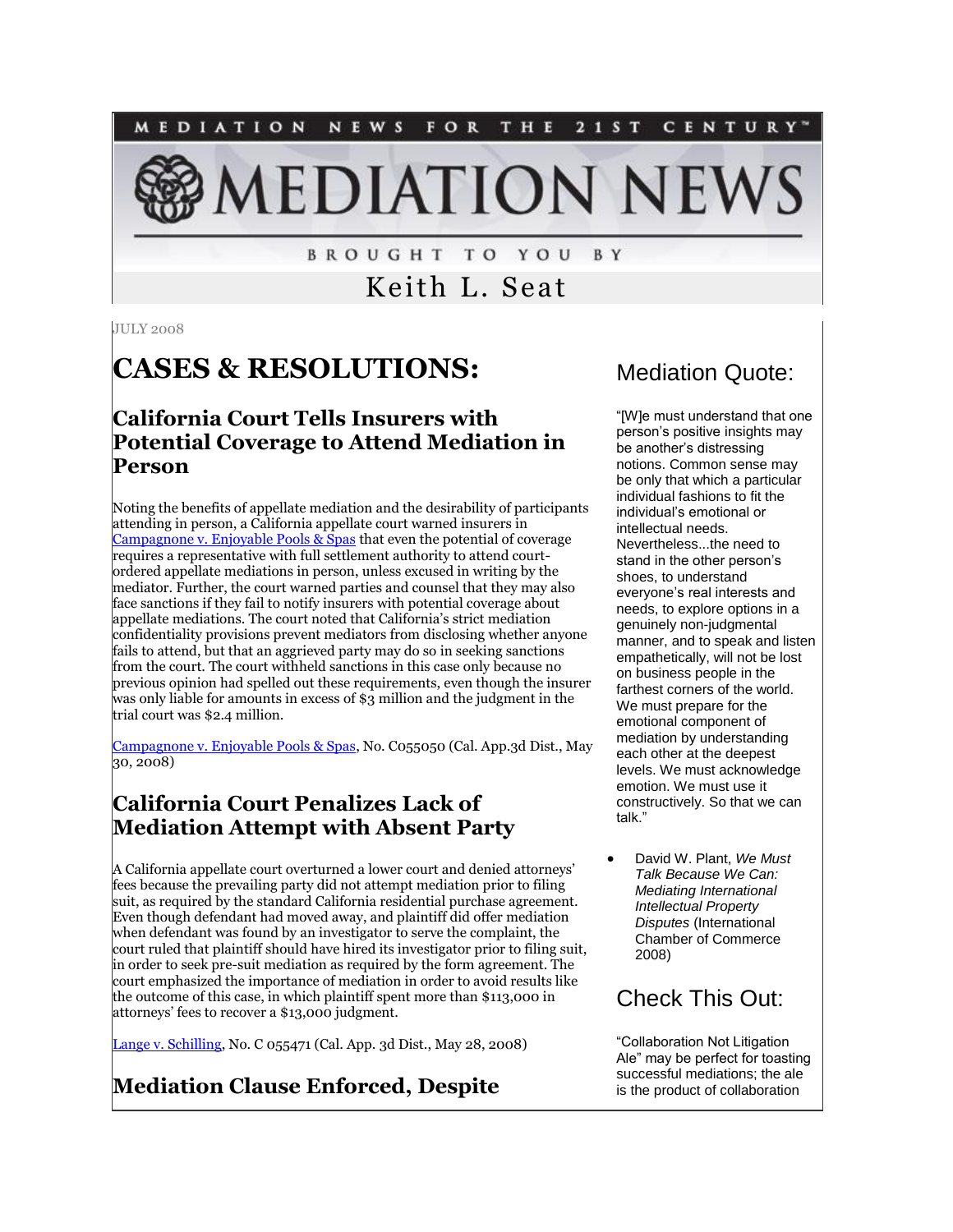### **Maneuvering over Judicial Forum Selection**

The contract between a U.S. licensee and an Australian licensor provided for disputes to be resolved through mediation in Sydney and, if necessary, litigation in New South Wales. But when a dispute arose, the U.S. company quickly filed suit in the U.S. and the Australian court later stayed its case pending the U.S. proceedings. However, the Australian court required the parties to comply with the mediation provision in their contract and proceed with mediation in Sydney, noting that if they had difficulties choosing a mediator the court would do so.

[Armacel Pty Ltd. v. Smurfit Stone Container Corp.,](http://www.austlii.edu.au/cgi-bin/sinodisp/au/cases/cth/FCA/2008/592.html) [2008] FCA 592 (Australian Fed. Ct., May 2, 2008)[; Mondaq Bus. Briefing](http://tinyurl.com/5rcndk) (May 27, 2008) (Subscription Required)

#### **Subpoena of Mediator Upheld on Appeal in New York**

A New York appellate court affirmed the appellate division's upholding of a subpoena of a mediator in [Hauzinger v. Hauzinger,](http://www.law.cornell.edu/nyctap/I08_0109.htm) stating that one party signed a waiver releasing the mediator from maintaining confidentiality and the other party waived confidentiality by seeking disclosure from the mediator. The mediator was not allowed to assert a qualified privilege, since the privilege was waived by the parties, but the court expressly did not rule on the applicable state statute.

Hauzinger v. Hauzinger[, 43 A.D.3d 1289, 842 N.Y.S.2d 646 \(](http://www.nycourts.gov/ad4/court/Decisions/2007/09-28-07/PDF/0918.pdf)NY App. 4th, Sept. 28, 2007), aff d[, 2008 NY Slip Op. 05781](http://www.law.cornell.edu/nyctap/I08_0109.htm) (NY Ct. App., June 26, 2008)

## **Extensive Water Rights Mediation Resolving Decades-Old Dispute**

Over 60 representatives of conservation groups, power producers, federal agencies, ranchers, boaters and downstream communities reached a tentative settlement of water issues in Colorado's Upper Gunnison Basin, which have been in contention for decades and in litigation for the last seven years. The mediation lasted nine months and the representatives still must obtain final approval from principals and final decision-makers. The proposed settlement will resume annual peak flows in the springtime from upstream dams to return the Gunnison River to a more natural condition, even though that leaves less water for hydropower during high demand periods in July and August. Final settlement is sought by September in order to avoid a lengthy and contentious trial.

[Gunnisontimes.com](http://www.gunnisontimes.com/index.php?content=C_news&newsid=5584) (Colorado) (June 12, 2008)

#### **Alaska State Senator Proposes Mediation over Pipeline**

In an effort to avoid a difficult decision over an exclusive license and \$500 million incentive for a natural gas pipeline from the North Slope to Alberta, an Alaska state senator has proposed mediation among interested parties in order to provide a pause and an opportunity for creative alternatives to emerge. The senator stated she would ask senate and house leaders to hire a professional mediator. The state revenue commissioner and others oppose

between two microbreweries which resolved a potentially nasty dispute between them over Belgian-style ales each had developed and given the same name.

[Mediationchannel.com \(](http://mediationchannel.com/2008/05/23/mediation-gets-its-own-official-brew-collaboration-not-litigation-ale/)May 23, 2008), [Avery Brewing Company](http://www.averybrewing.com/BigBeers/seasonal/CollaborationnotLitigationAle)

#### **Other Cases & Resolutions:**

**Ten Million Dollar Claim over Cheese on McDonald's Hamburger Sent to Mediation,**  [The Record](http://wvrecord.com/news/contentview.asp?c=212729) (West Virginia) (May 23, 2008)

**Mediation Begins over Deaths of Six of Nine Firefighters Killed in Sofa Super Store Blaze,** [Charleston Post Courier](http://www.charleston.net/news/2008/jun/17/lawyers_meet_this_week_mediation44718) (June 17, 2008)

**Mediation over Large Development Opposed by City Hopes to Avoid Scheduled 40-Day Hearing of Ontario Municipal Board,**  [Guelph Mercury](http://news.guelphmercury.com/News/article/341009) (June 13, 2008)

**Mediation Team Making Progress on Alternatives to Evergreen Point Bridge,**  [Seattle Post Intelligencer](http://seattlepi.nwsource.com/transportation/367608_520bridge19.html) (June 19, 2008)

**Federal Appellate Court Sends Oklahoma State Officials and Businesses to Mediation over New Immigration Law, [Tulsa World](http://www.tulsaworld.com/news/article.aspx?articleID=20080630_14_A1_spancl505994)** (June 30, 2008); [KTEN](http://www.kten.com/Global/story.asp?S=8572366) (Oklahoma) (June 28, 2008)

**State Legislator Presses All Parties and Agencies for Mediation of Tellevast Contamination Dispute,**  [Bradenton Herald](http://tinyurl.com/5hv7mg) (Florida) (June 28, 2008) (Subscription Required)

**Federal Appeal Delayed Pending Mediation by Adult**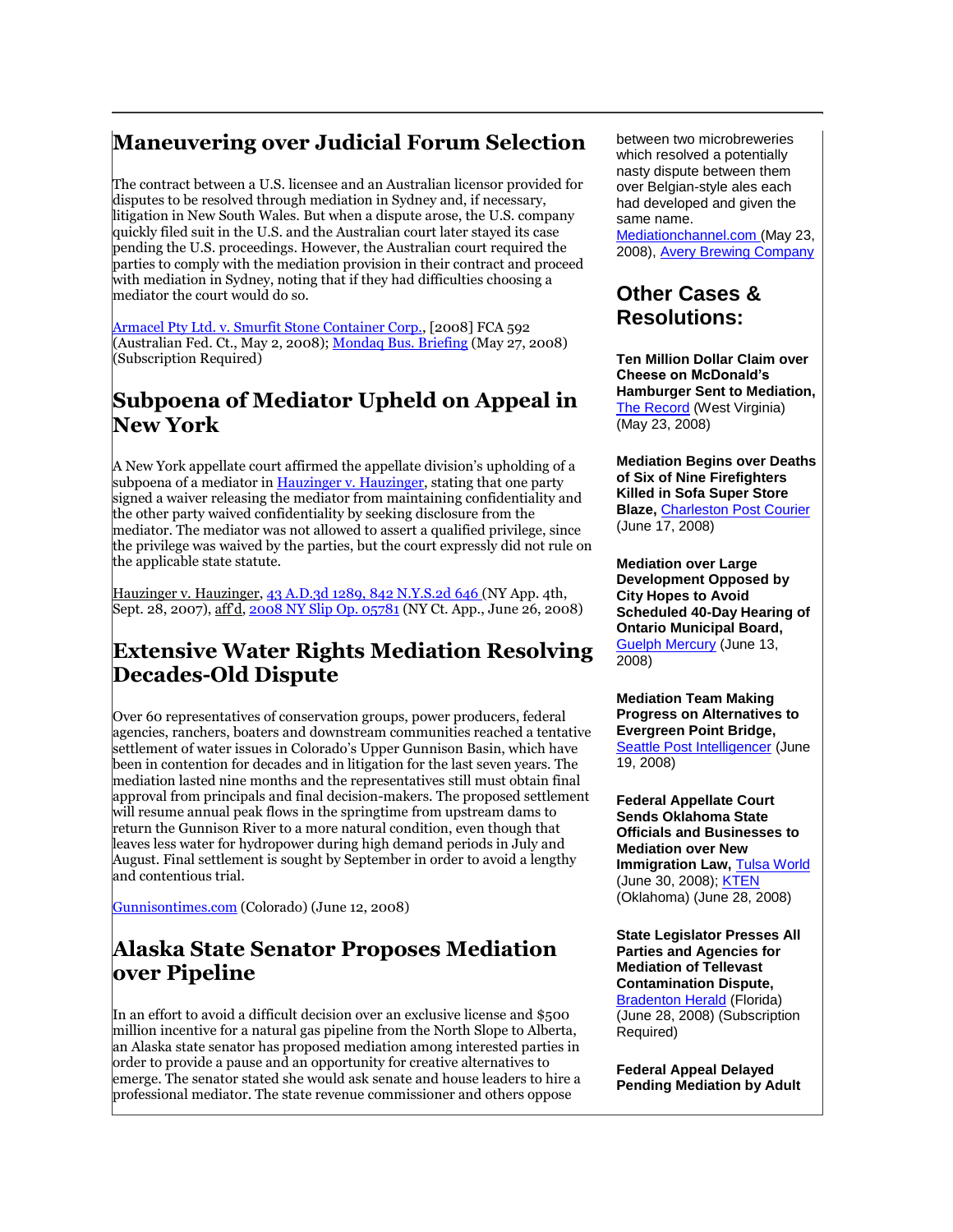mediation and seek an up or down vote on the license.

[Anchorage Daily News](http://www.adn.com/news/alaska/story/441740.html) (June 19, 2008)

#### **Telecom Companies Seek Further Extension for Mediation**

AT&T Nevada and Sprint were ordered by the Nevada Public Utilities Commission to mediate and try to resolve a dispute over interconnection agreement terms based on FCC merger terms. The parties were required to report to the PUC by July 1 on their mediation progress, but are seeking an extension until September 1 to permit further time for mediation.

[TR's State NewsWire](http://tinyurl.com/6d9pxd) (June 24, 2008) (Subscription Required)

## **NEWS & INITIATIVES:**

#### **Final Rules of Civilian Board of Contract Appeals Cover ADR**

The Civilian Board of Contract Appeals (which resulted from the 2007 consolidation of numerous contract appeals boards) published final rules to clarify procedures for alternative dispute resolution, among other things. The Board encourages ADR even on matters not before it, noting that mediation is most often used, but many other processes are available. The rules permit a panel judge to act as an ADR neutral and then (if ADR has not been fully successful) to resume work as a judge, if desired by the parties. The parties are to enter an ADR agreement specifying the neutral, the type of ADR desired, scope of related discovery and timing and location of ADR. However, use of ADR does not toll any statutes of limitation.

[Wileyrein.com](http://www.wileyrein.com/publication.cfm?publication_id=13591) (May 14, 2008); [Explanation of Final Rule](http://edocket.access.gpo.gov/2008/E8-10484.htm) (May 12, 2008); 48 [C.F.R. 6101.54](http://tinyurl.com/5q7qao) (Subscription Required)

#### **Michigan Law Establishes Mediation of Property Tax Disputes**

New Michigan legislation authorizes the Michigan Tax Tribunal to mediate appeals of agency decisions, if the parties agree to mediation and select a certified mediator. The Tribunal will establish a process for creating a roster of certified mediators, who must have five years of tax experience in the previous seven years. The Tribunal may charge mediators an annual certification fee, as well as charging parties a fee for mediation. Mediators must disclose their rates and experience to parties, and report the results of mediations to the Tribunal.

[Michigan H. 4433](http://www.legislature.mi.gov/documents/2007-2008/publicact/htm/2008-PA-0125.htm) (Enacted May 8, 2008)

#### **Connecticut Enacts Foreclosure Mediation Program in Mortgage Relief Bill**

On June 18, Connecticut enacted wide-ranging mortgage relief and industry reform legislation, which included a foreclosure mediation program. The law

**Superstore and County over Provisions in County and State Laws,** [Rome News-](http://news.mywebpal.com/partners/680/public/news911057.html)[Tribune](http://news.mywebpal.com/partners/680/public/news911057.html) (Georgia) (June 25, 2008)

**Ohio Attorney General's Office Agrees to Mediate Sexual-Harassment Cases that Resulted in Attorney**  General's Departure, [RedOrbit](http://tinyurl.com/5hvmnw) (June 17, 2008)

**University of Hawaii and Former Head Football Coach Agree to Mediation Prior to Contractually Required Arbitration,** [Honolulu](http://tinyurl.com/5kuqd6)  [Advertiser](http://tinyurl.com/5kuqd6) (May 28, 2008)

**West Virginia University's \$4 Million Lawsuit Against Ex-Football Coach Heading to Mediation,** [Associated Press](http://www.usatoday.com/sports/college/football/2008-05-29-wvu-rodriguez-lawsuit_N.htm) (West Virginia) (May 30, 2008)

**City Pushing Mediation in Order to Merge Firefighting Services,** [Muskego Now](http://www.mymuskegonow.com/story/index.aspx?id=752737) (Wisconsin) (May 21, 2008)

**Judge Orders Mediation in Proposed Merger of Three Firefighting Services,**  [FirefightingNews.com](http://www.firefightingnews.com/article.cfm?articleID=49169) (Georgia) (May 22, 2008)

**Progress in Mediation of Plan to Consolidate Fire Coverage,**  [The Stamford Advocate](http://www.stamfordadvocate.com/localnews/ci_9329413) (Connecticut) (May 21, 2008)

**Developers of Senior Living Facility to Mediate with Neighbors, Despite City Approval, [Pleasanton Weekly](http://www.pleasantonweekly.com/news/show_story.php?id=701)** (California) (June 12, 2008)

**City, Township and Landowners Mediate over Large Septic System,** [Austin](http://www.postbulletin.com/newsmanager/templates/localnews_story.asp?a=343657&z=28)  [Post Bulletin](http://www.postbulletin.com/newsmanager/templates/localnews_story.asp?a=343657&z=28) (Minnesota) (May 21, 2008)

**Eleven-Year-Old Dispute over Neighborhood Access to Lake Sent to Mediation,** [The](http://www.mlive.com/news/citpat/index.ssf?/base/news-25/121016911177110.xml&coll=3)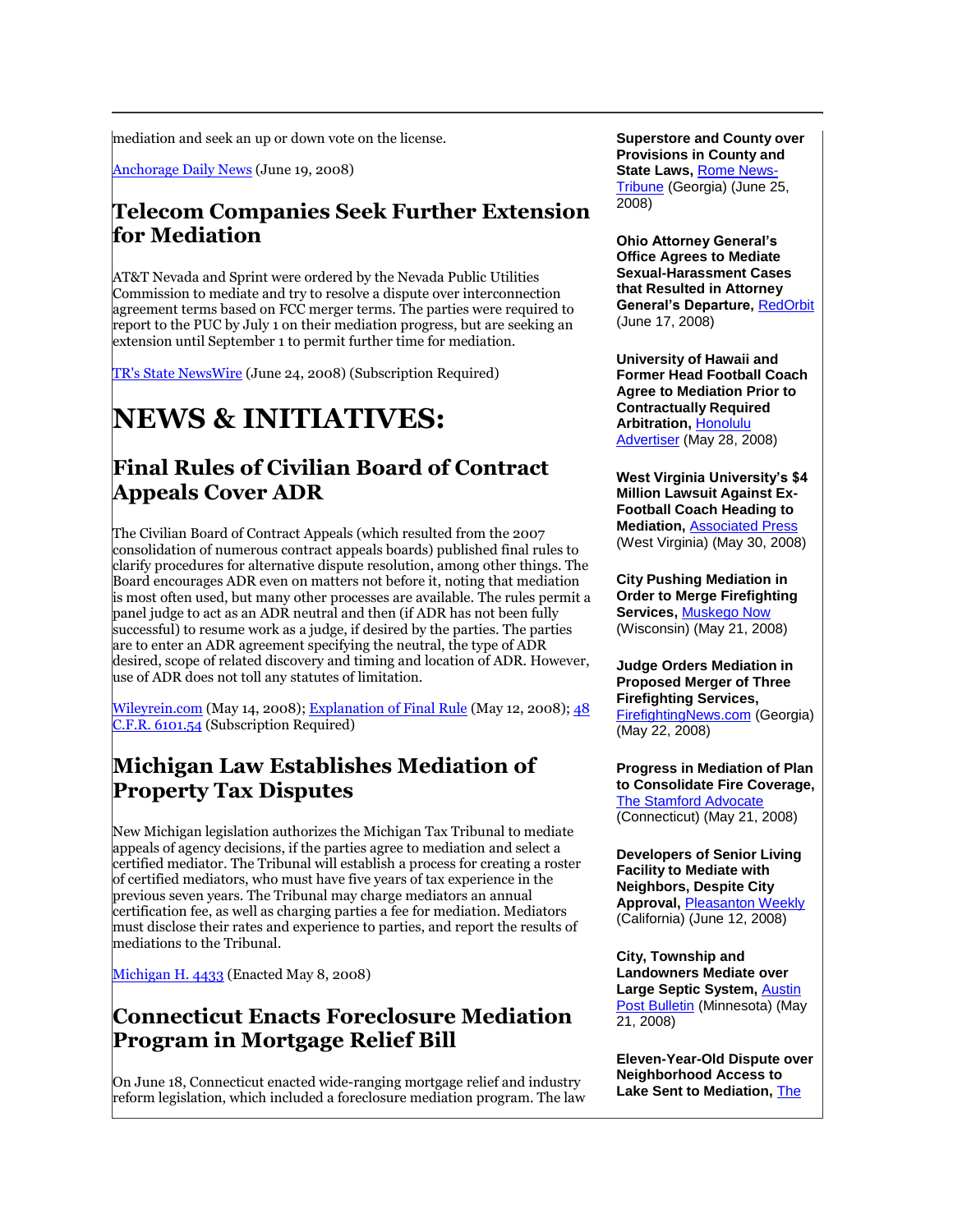requires lenders to tell delinquent borrowers about the mediation program when seeking foreclosure. If the borrower chooses mediation, lenders are required to participate, which could delay foreclosure by 60 days or longer.

[Hartford Courant](http://www.courant.com/business/hc-freeze0620.artjun20,0,7770092.story) (June 20, 2008)

## **Iowa Reactivates Flood Claim Mediation Program**

Iowa's Insurance Commissioner met with insurers to reactivate a flood claim mediation service in response to extensive flooding since May that resulted in 42 counties being declared disaster areas. While full details on implementation will be available soon, the Iowa Insurance Division plans to provide mediators under contract for consumers and insurers with settlement disputes. The Iowa flood mediation service was first begun after mammoth floods in 1993. State officials believe the damage from the current flood is even greater, calling it a 500-year event.

[NU Online News Service](http://tinyurl.com/5cvlef) (June 20, 2008) (Subscription Required)

## **Kentucky Mediating Serious Criminal Cases**

Felony criminal cases are being mediated regularly in a pilot program of Kentucky courts, despite opposition from prosecutors. Prosecutors are used to negotiating plea arrangements without outside assistance and chafe at confidentiality restrictions which prevent use in court of any admissions in mediation. However, state judges are pleased with the mediation program, which is reducing both court and prison congestion, while achieving outcomes that satisfy victims and their families without the burden of lengthy trials.

[The Legal Intelligencer](http://www.law.com/jsp/pa/PubArticlePA.jsp?id=1202421699956) (May 26, 2008)

#### **Caseload of Oklahoma Supreme Court Reduced by Mediation**

The total number of cases handled by the Oklahoma Supreme Court is down 28% from 1999 to 2006, with the number of written opinions dropping from 250 a year in 2000 to only 99 in 2006. The Chief Justice attributes the decline to mediation, as well as legislative reforms and the rising cost of litigation.

[Insurance Journal](http://www.insurancejournal.com/news/southcentral/2008/06/10/90817.htm) (June 10, 2008)

#### **Mediation Gaining in Employment Disputes as Arbitration Declines**

Employers are increasingly turning from arbitration in employment disputes, due to the increased costs of discovery, potential for rogue outcomes that cannot be appealed, and uncertainty over whether mandatory arbitration provisions will be upheld. With overtime litigation continuing to increase around the country, many defense lawyers are encouraging clients to turn to mediation instead of arbitration. Wage-and-hour litigation increased over 200% between 2001 and 2007 and overtime lawsuits have displaced

Jackson Citizen Patriot - MLive.com (Michigan) (May 7, 2008)

**Builders Remedy Suit Ordered to Mediation,** [Red](http://hub.gmnews.com/news/2008/0508/Front_page/018.html)  [Bank Hub](http://hub.gmnews.com/news/2008/0508/Front_page/018.html) (New Jersey) (May 8, 2008)

**Houston Rodeo Rejects Justice Department Offer to Mediate Concerns of Minority Groups,** [Houston Chronicle](http://www.chron.com/disp/story.mpl/metropolitan/5795635.html) (May 21, 2008)

**Lack of Settlement in Mediation Leads to Competing Litigation in U.S. and Korea,** [Daily Report Online](http://www.dailyreportonline.com/Editorial/News/singleEdit.asp?individual_SQL=5/8/2008@23214) (May 8, 2008)

**U.K. Human Rights and Equalities Commission Helps Churches Mediate Between Gypsies and Local Communities,** [Essex Echo](http://tinyurl.com/5n5lmo) (May 9, 2008)

**ANZ and Opes Prime Agree to Mediate over Stockbroker's Collapse,** [Business Spectator](http://tinyurl.com/682hx3) (Melbourne) (May 22, 2008)

**New Zealand University Agrees to Mediate with Union over Layoffs in Restructuring,**  [Stuff.co.nz](http://www.stuff.co.nz/4558728a7694.html) (May 24, 2008)

**Judge Delays Litigation for Mediation over Nonpayment of Royalties of €400,000 for Music Festivals over Several Years,** [Irish Times](http://www.irishtimes.com/newspaper/breaking/2008/0616/breaking74.htm) (June 16, 2008)

#### **Other News & Initiatives:**

**Ohio County Court Beginning New Mediation Foreclosure Program,** [The Plain Dealer](http://blog.cleveland.com/metro/2008/06/mediation_available_to_ward_of.html)  [cleveland.com](http://blog.cleveland.com/metro/2008/06/mediation_available_to_ward_of.html) (June 24, 2008)

**Kansas Agricultural Mediation Service Helps Hog Farmers Under Pressure from**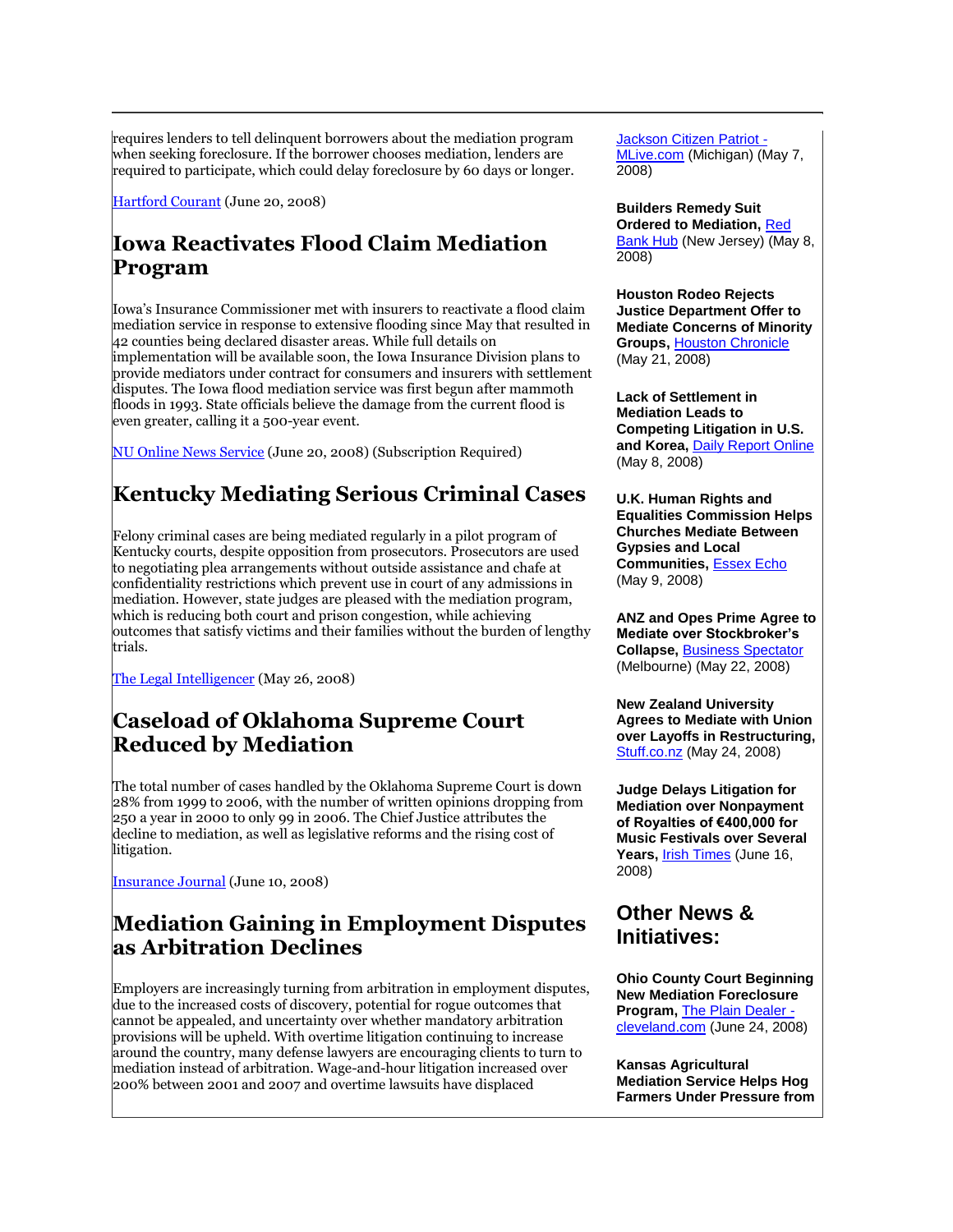employment discrimination as the most common form of employment litigation.

[The National Law Journal](http://tinyurl.com/5f4nod) (June 9, 2008) (Subscription Required)

#### **Disclosure and Apology for Medical Errors Reduce Claims**

Medical providers are increasingly offering earnest apologies and full disclosure of mistakes to their patients, along with fair compensation, in an effort to resolve matters promptly and avoid contentious medical malpractice litigation. Medical centers report that claims and lawsuits drop substantially when such practices are followed, and that overall costs are significantly reduced even while more patients are compensated. The American Medical Association, the American Hospital Association and other medical groups now encourage disclosure. Further, 34 states now prevent use in litigation of apologies for medical errors.

[New York Times.com](http://tinyurl.com/58tn6t) (May 18, 2008)

#### **Litigation Funding of Smaller Parties Provides Mediation Counterweight**

A litigation funding company in Australia provides resources in carefully selected cases to individuals and small businesses involved in disputes with larger entities who may try to use their advantage in resources to obtain procedural wins or force unfair settlements. The funding company sees itself as helping to level power imbalances, but selects only cases it feels are likely to generate a good return. The managing director believes mediation is the best option for resolving business disputes, but that mediation works better when the smaller party has options.

[Sydney Morning Herald](http://tinyurl.com/5hrkol) (June 7, 2008)

## **Debt Collector Grows Using Mediation**

A debt recovery service in the U.K. attributes its rapid growth to focusing on mediation rather than litigation. In addition to obtaining payment, the service seeks to rebuild business relationships between its clients and their debtors, and brings a friendly approach to its work. However, the service emphasizes that it has a 100% win rate in the small number of cases it is forced to take to court.

[Wales Online](http://tinyurl.com/5puczo) (May 30, 2008)

## **Other International Mediation Developments**

- Mediation's hidden benefits useful to minimize both financial and non-financial burdens of **U.K.** employment disputes, [HRZone.co.uk](http://www.hrzone.co.uk/cgi-bin/item.cgi?id=183721) (May 22, 2008)[; TrainingZone.co.uk \(](http://tinyurl.com/5p8shf)June 12, 2008)[; Abeceder](http://www.abeceder.co.uk/newsarticle_3591.php) (July 2, 2008)
- **U.K.** Law Commission proposes mediation for housing disputes, based on "triage plus" system, [Liverpool Daily Post](http://tinyurl.com/67pgxe) (May 20, 2008)

#### **High Input Costs,**

[CattleNetwork.com](http://www.cattlenetwork.com/Content.asp?ContentID=226750) (Kansas) (June 4, 2008)

**Elder Mediation Growing as Parents Live Longer and Families Fight,** [Long Island](http://tinyurl.com/5gz94g)  [Business News](http://tinyurl.com/5gz94g) (May 23, 2008)

**Mediation Should Help Businesses Like Microsoft and Yahoo Put Together Deals,** [The Christian Science](http://www.csmonitor.com/2008/0512/p09s01-coop.html?page=1)  **[Monitor](http://www.csmonitor.com/2008/0512/p09s01-coop.html?page=1)**